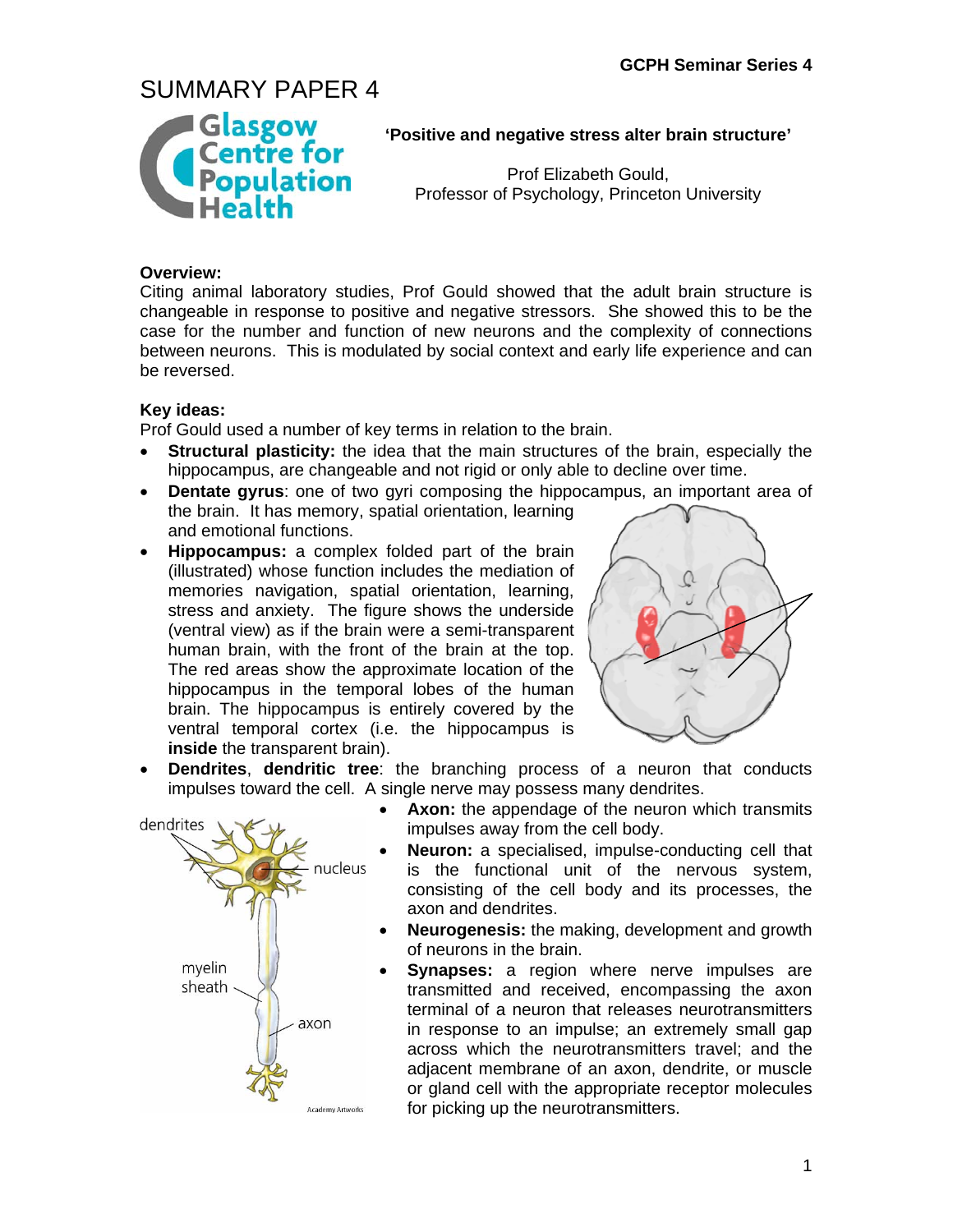- **Valence:** the degree of attraction or aversion that an individual feels toward a specific object or event.
- **Hypothalamic Pituitary Adrenal axis (HPA axis):** the interaction between that portion of the brain which lies beneath the thalamus and secretes substances which control metabolism by exerting an influence on pituitary gland function, such as the distribution of stress hormones like glucocorticoids.
- **Endocrine:** Pertaining to internal secretions; hormonal.

*[Please note that slide numbers below relate to the accompanying slideshow which Prof Gould used during her talk.]* 

### **Summary**

Prof Gould began by showing us three images which summarise what she intended to cover in the lecture (slide 1). On the left was a dendritic tree associated with synaptic responses of neurons which can change in shape and size according to stimuli. The middle pane showed one dendritic spine with a large number of synaptic connections which could be modulated by experience and the third showed some new neurons generated in the hippocampus of an adult mammalian brain. She then put up two laser microscopic images of new neurons which showed evidence of having been assimilated as functioning cells in the nervous system (slide 2).

#### Evidence for neurogenesis

Prof Gould went on to outline the evidence for effective adult neurogenesis in the hippocampus of laboratory mammals (slide 3). She listed four main sources of evidence  $(s$ lide 4):

- Synapses on cell bodies and dendrites, which change with positive and negative stress.
- Extended dendrites and axons associated with desirable activities and circumstances.
- The generation of action potentials among neurons.
- Express neuronal-specific proteins.

She also suggested that about 250,000 neurons per month were observed to generate in the brains of young adult rats (slide 6). This is associated with a significant turnover of cells in a total of 1.5 to 2 million neurons. A single quantitative study of a 72 year-old cancer patient also showed significant neurogenesis – surprising in such stressful conditions. This indicated that there is no big difference across mammalian species in the ability to generate new neurons. Other structural changes such as the extension of the dendritic tree and synapses also suggest further that these changes are not simply quantitative but point to improved functioning.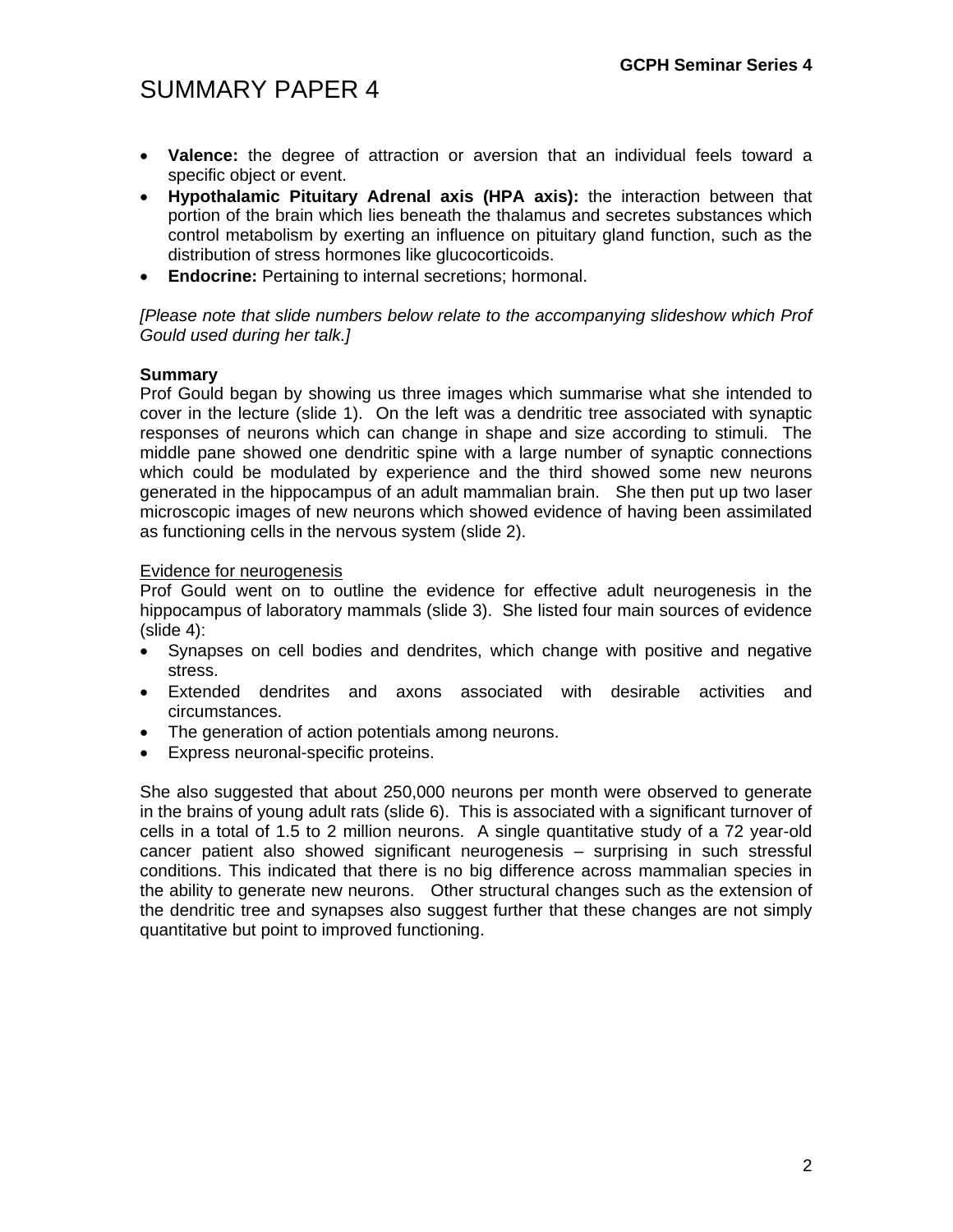## Differences in the response of individuals to stress

Having established the existence of changing brain structure, Prof Gould observed that individuals respond differently to the same stresses and went on ask what determines individual response to stress. She showed that experience modulates adult neurogenesis in various areas of life and concentrated on laboratory evidence on the effect of stress, social dominance and physical exercise (slides 7, 8 and 9).

She suggested that four factors could be shown to determine individual response to stress:

- Psychological variables controllability, predictability
- Emotional valence of the stressor
- Social context
- Developmental history.

To investigate the effect of these, Prof Gould and various colleagues used a range of positive and negative stressors under laboratory conditions and found that negative stressors inhibit adult neurogenesis in the dentate gyrus (slides 10, 11 and 12). Stress hormone levels in the bloodstream increased, but adult neurogenesis was inhibited (slide 13). Subsequent research using a visible burrow system (slide 14) showed that dominant rats generate more new neurons than subordinates or controls (slide 15) suggesting that positive stress, while it released the same hormones as negative stress, somehow stimulates neurogenesis.

Using a positive stressor (sexual experience) in subsequent tests showed that this enhanced adult neurogenesis despite elevated stress hormones (slide 16). Prof Gould also showed that running on a wheel, which rats universally like, activates the HPA axis and enhances adult neurogenesis (slide 17).

Taking this argument further she showed that rats running on wheels in social situations show more positive stress responses than controls or running in individual circumstances (slide 18). Subsequent experiments showed that rats running on wheels in positive social situations were protected from the stress response compared with individual runners and sedentary rats (slide 19). The raised the question of whether the glucocorticoid hormone response to stress was responsible for the difference. By controlling glucocorticoids in further tests, it was possible to decrease the negative effects on individual runners, but not the positive effects on group runners, who after a few weeks of running, seemed protected from the stress response. This suggested an independent effect of social situation (slide 20).

In addition to neurogenesis, running also enhances dendritic spine density and complexity across a range of different neuron types (slide 21) suggesting dynamic brain development, improving ability to learn and reducing anxiety (slide 22).